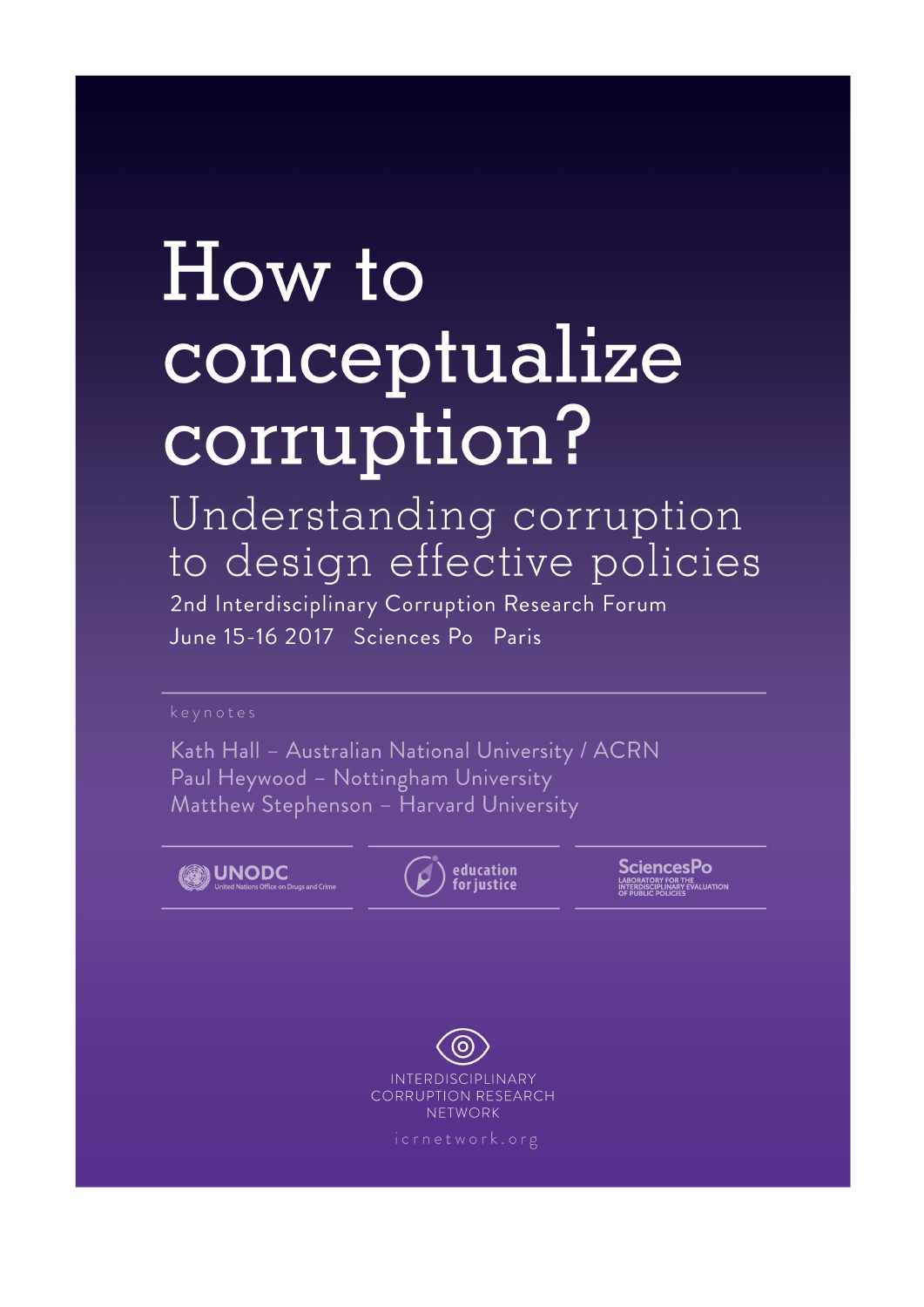## *Program*

| Thursday, 15 June 2017 |                                                                                                                                                                                                                                                                                                                                                                       |
|------------------------|-----------------------------------------------------------------------------------------------------------------------------------------------------------------------------------------------------------------------------------------------------------------------------------------------------------------------------------------------------------------------|
| $09:00 - 09:30$        | Registration and coffee                                                                                                                                                                                                                                                                                                                                               |
| $09:30 - 10:30$        | Welcome note from the ICRNetwork, LIEPP and UNODC representatives<br>Getting to know each other                                                                                                                                                                                                                                                                       |
| $10:30 - 12:30$        | Workshop session I<br>1. The Role of Data: How Can Indicators Be Useful for Combatting Corruption?<br>2. The Impact of International Assistance on Domestic Anti-Corruption Strategies<br>3. How to Successfully Implement International Legal Norms in National Anti-<br><b>Corruption Contexts</b><br>4. Corruption and the Impact of Democracy (authors' workshop) |
| $12:30 - 13:30$        | Lunch                                                                                                                                                                                                                                                                                                                                                                 |
| $13:30 - 15:30$        | Workshop session II<br>1. Historical Roots of Corruption<br>2. Conceptualizing Corruption in Fragile States<br>3. The Importance of Social Norms in Designing Anti-Corruption Mechanisms<br>4. Corruption and the Role of Law (authors' workshop)                                                                                                                     |
| $15:30 - 16:00$        | Coffee break                                                                                                                                                                                                                                                                                                                                                          |
| $16:00 - 18:00$        | Keynote speeches<br>Kath Hall, Australian National University: "Don't forget the Whistleblower: Challenges<br>in Regulating for the Reporting of Corruption"<br>Julio Bacio-Terracino, OECD                                                                                                                                                                           |
| 18:30                  | Dinner (Grand Marché Stalingrad, 6-8 Place de la Bataille de Stalingrad, Paris)                                                                                                                                                                                                                                                                                       |







 $\boldsymbol{\beta}$ 

**KRE**